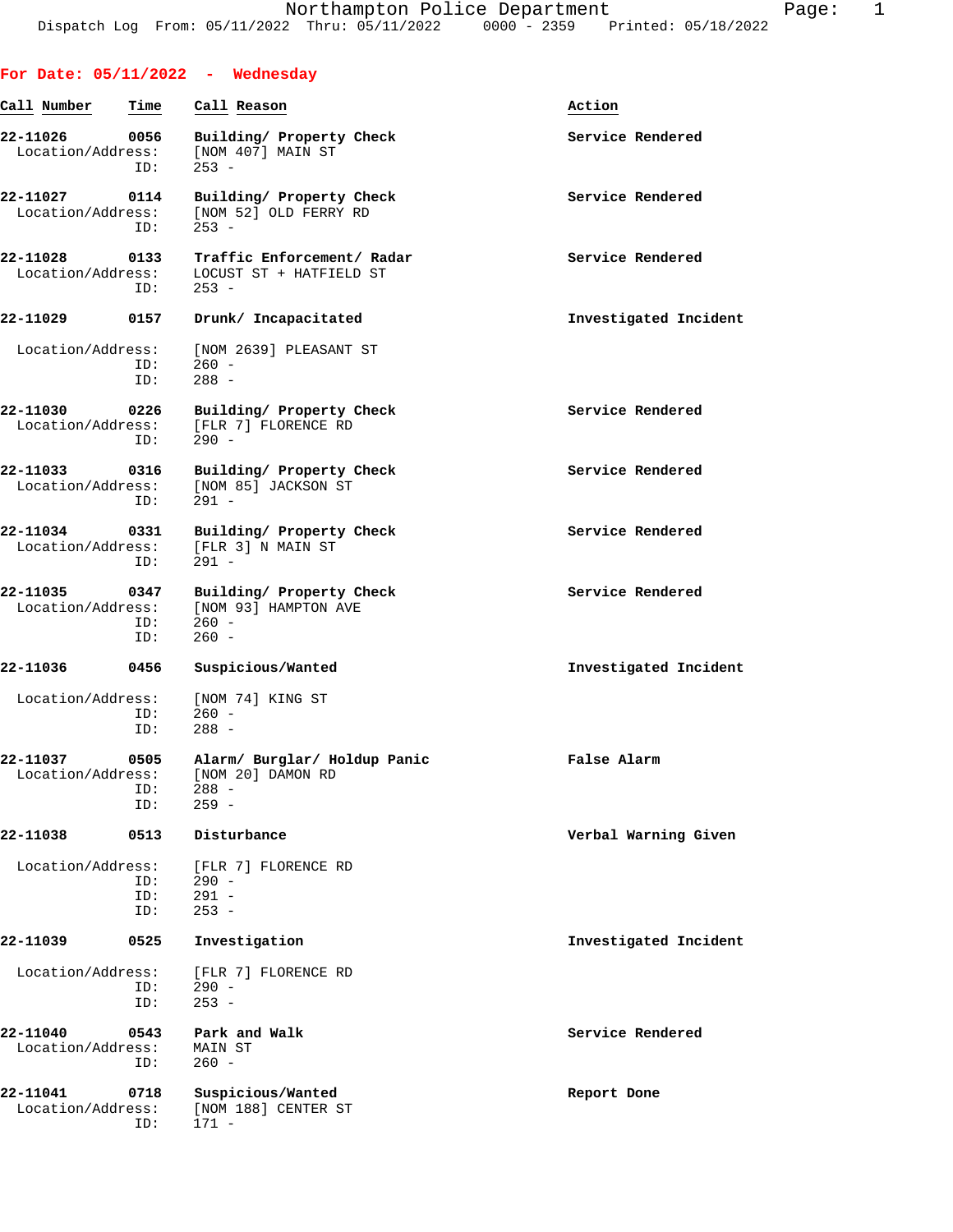|                                                                                |                                                                                                             | 2<br>Northampton Police Department<br>Page:<br>Dispatch Log From: 05/11/2022 Thru: 05/11/2022 0000 - 2359 Printed: 05/18/2022 |  |
|--------------------------------------------------------------------------------|-------------------------------------------------------------------------------------------------------------|-------------------------------------------------------------------------------------------------------------------------------|--|
| Refer To Incident:                                                             | $22 - 902 - OF$                                                                                             |                                                                                                                               |  |
| 22-11042<br>0728                                                               | Warrant Service                                                                                             | Arrest Male 18yrs & Over                                                                                                      |  |
| Location/Address:<br>ID:<br>ID:<br>ID:<br>Refer To Arrest:                     | [NOM 36] STATE ST<br>$294 -$<br>$197 -$<br>$191 -$<br>$189 -$<br>$22 - 179 - AR$                            |                                                                                                                               |  |
| 22-11044<br>0817<br>Location/Address:<br>ID:<br>ID:                            | Alarm/ Burglar/ Holdup Panic<br>[NOM 2019] MASONIC ST<br>191 -<br>$262 -$                                   | False Alarm                                                                                                                   |  |
| 22-11046<br>0824<br>Location/Address:<br>ID:<br>Refer To Incident:             | Damage/ Vandalism<br>[FLR 999] MAIN ST<br>$262 -$<br>$22 - 903 - OF$                                        | Report Done                                                                                                                   |  |
| 22-11045<br>0825<br>Location/Address:<br>ID:<br>Fire Unit:<br>EMS Unit:<br>ID: | Medical Emergency<br>[NOM 739] MAIN ST<br>$189 -$<br>E2-Pumper-Engine 2<br>A01-Fire Ambulance<br>$191 -$    | Accidental Alarm                                                                                                              |  |
| 22-11047<br>0844<br>Location/Address:<br>ID:                                   | Alarm/ Burglar/ Holdup Panic<br>[FLR 147] MAIN ST<br>189 -                                                  | False Alarm                                                                                                                   |  |
| 22-11051<br>0920<br>Location/Address:<br>ID:<br>ID:<br>ID:                     | Alarm/ Burglar/ Holdup Panic<br>[NOM 1513] MARIAN ST<br>$191 -$<br>$294 -$<br>$197 -$<br>$294 -$<br>$197 -$ | False Alarm                                                                                                                   |  |
| 1033<br>22-11056<br>Location/Address:<br>ID:<br>ID:                            | Alarm/ Burglar/ Holdup Panic<br>[NOM 254] KING ST<br>$294 -$<br>$197 -$<br>$191 -$                          | False Alarm                                                                                                                   |  |
| 22-11057<br>1037<br>Location/Address:<br>ID:<br>Refer To Incident:             | Damage/ Vandalism<br>[LED 18] HAYDENVILLE RD<br>$189 -$<br>$22 - 905 - OF$                                  | Report Done                                                                                                                   |  |
| 22-11058<br>1058                                                               | Suspicious/Wanted                                                                                           | Investigated Incident                                                                                                         |  |
| Location/Address:<br>ID:<br>ID:<br>ID:                                         | [NOM 933] MAIN ST<br>191 -<br>$297 -$<br>$294 -$<br>197 -                                                   |                                                                                                                               |  |

| 22-11059 | 1102              | Investigation                |
|----------|-------------------|------------------------------|
|          | Location/Address: | [CHI] NEW LUDLOW RD          |
|          | ID:               | $247 -$                      |
|          | ID:               | $207 -$                      |
|          | ID:               | $270 -$                      |
|          | ID:               | $277 -$                      |
|          | TD:               | $171 -$                      |
|          | ID:               | $263 -$                      |
|          |                   | Refer To Incident: 22-687-OF |

**22-11060 1145 Traffic, Complaint/Hazard Investigated Incident**

**22-11059 1102 Investigation Service Rendered**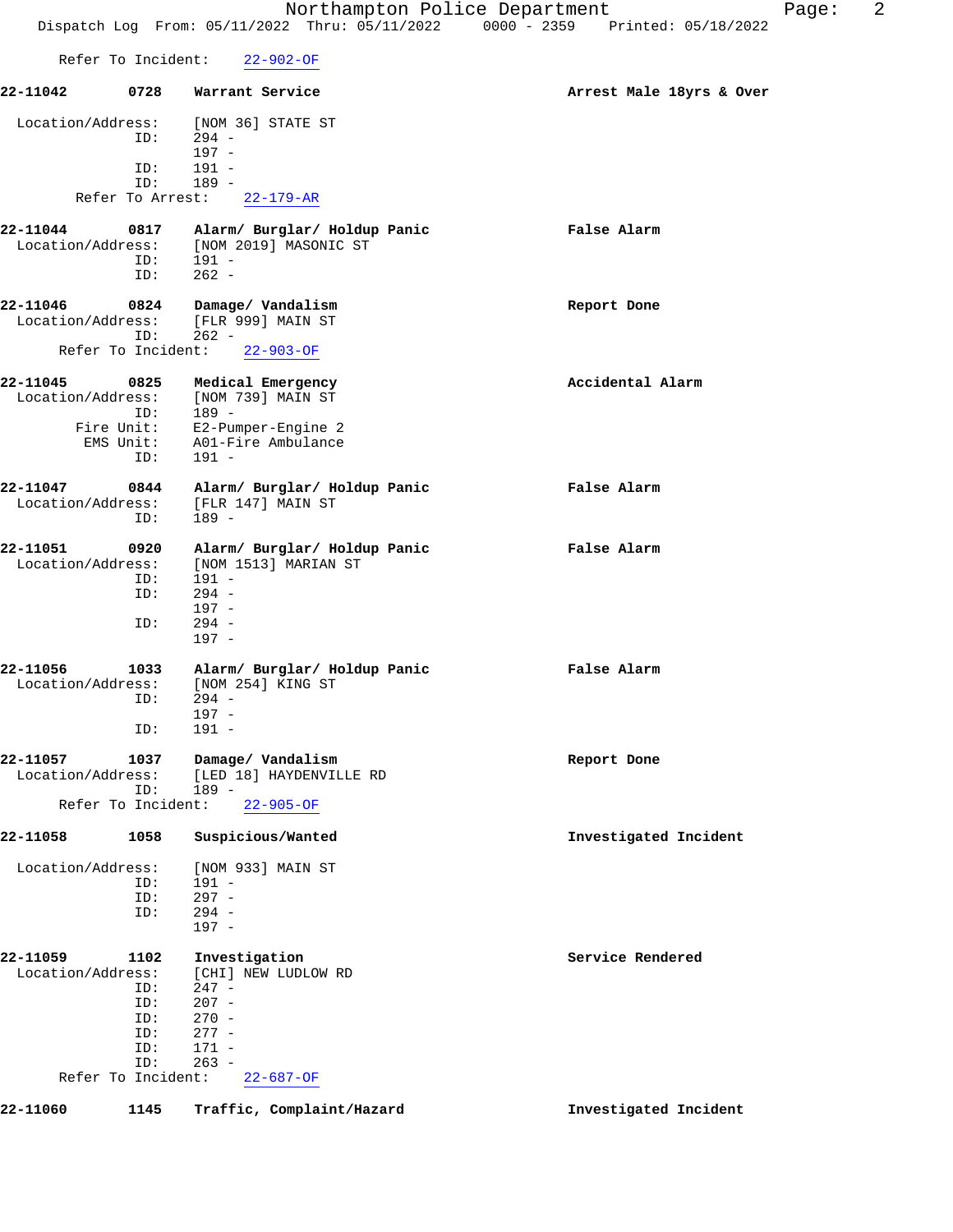|                               |                           | Northampton Police Department<br>Dispatch Log From: 05/11/2022 Thru: 05/11/2022 0000 - 2359 Printed: 05/18/2022 | 3<br>Page:                                                                        |
|-------------------------------|---------------------------|-----------------------------------------------------------------------------------------------------------------|-----------------------------------------------------------------------------------|
| Location/Address:             |                           | N KING ST                                                                                                       |                                                                                   |
|                               | ID:                       | $294 -$<br>197 -                                                                                                |                                                                                   |
| 22-11061                      | 1203                      | Animal                                                                                                          | Investigated Incident                                                             |
| Location/Address:             | ID:                       | [NOM 1190] KING ST<br>$294 -$<br>$197 -$                                                                        |                                                                                   |
| 22-11062                      | 1203                      | Harassment / Stalking                                                                                           | Investigated Incident                                                             |
| Location/Address:             | ID:                       | [NOM 1268] KING ST<br>$294 -$                                                                                   |                                                                                   |
|                               | ID:                       | $197 -$<br>191 -                                                                                                |                                                                                   |
| 22-11063<br>Location/Address: | 1224<br>ID:               | Theft/ Larceny<br>[NOM 254] KING ST<br>191 -                                                                    | Report Done                                                                       |
|                               | ID:                       | $294 -$<br>$197 -$                                                                                              |                                                                                   |
|                               | Refer To Incident:        | $22 - 906 - OF$                                                                                                 |                                                                                   |
| 22-11064<br>Location/Address: | 1230<br>ID:<br>ID:        | Traffic Accident<br>[NOM 195] KING ST<br>191 -<br>$170 -$                                                       | Service Rendered                                                                  |
| 22-11066                      | 1255                      | Disturbance                                                                                                     | Investigated Incident                                                             |
| Location/Address:             | ID:                       | [NOM 1902] GROVE ST<br>$262 -$                                                                                  |                                                                                   |
| 22-11069                      | 1317                      | Parking Violation                                                                                               | Referred to Taken Other Agency                                                    |
| Location/Address:             |                           | SOUTH ST                                                                                                        |                                                                                   |
| 22-11070<br>Location/Address: | ID:                       | 1323 Public Service, Check Welfare<br>[NOM 2408] MAIN ST<br>$297 -$                                             | Person Gone                                                                       |
| 22-11072<br>Location/Address: | 1331 Animal<br>ID:<br>ID: | BRIDGE ST + HAWLEY ST<br>$427 -$<br>$189 -$                                                                     | Service Rendered                                                                  |
| 22-11073<br>Location/Address: | 1359<br>ID:               | Parking Violation<br>PHILLIPS PL<br>$191 -$                                                                     | Service Rendered                                                                  |
| 22-11076<br>Location/Address: | 1416<br>ID:<br>ID:<br>ID: | Public Service, Check Welfare<br>[FLR 401] BURTS PIT RD<br>$262 -$<br>$189 -$<br>$191 -$                        | Service Rendered                                                                  |
| 22-11079                      | 1444                      | Weapons/Firearms*                                                                                               | Verbal Warning Given                                                              |
| Location/Address:             | ID:<br>ID:                | [NOM 789] BRIDGE ST<br>$191 -$<br>$262 -$                                                                       |                                                                                   |
|                               |                           |                                                                                                                 | Additional Activity: 05/11/2022 1446 Wojcicki - 5704, Garrett Patrol 7 Hrs 56 Min |
| 22-11080<br>Location/Address: | 1501<br>ID:<br>EMS Unit:  | Public Service, Check Welfare<br>[NOM 7] CONZ ST<br>$191 -$<br>A01-Fire Ambulance                               | Service Rendered                                                                  |
| 22-11083                      | 1535                      | Motor Vehicle Stop                                                                                              | Cite/ Warning Issued/ Traffic                                                     |
|                               |                           |                                                                                                                 |                                                                                   |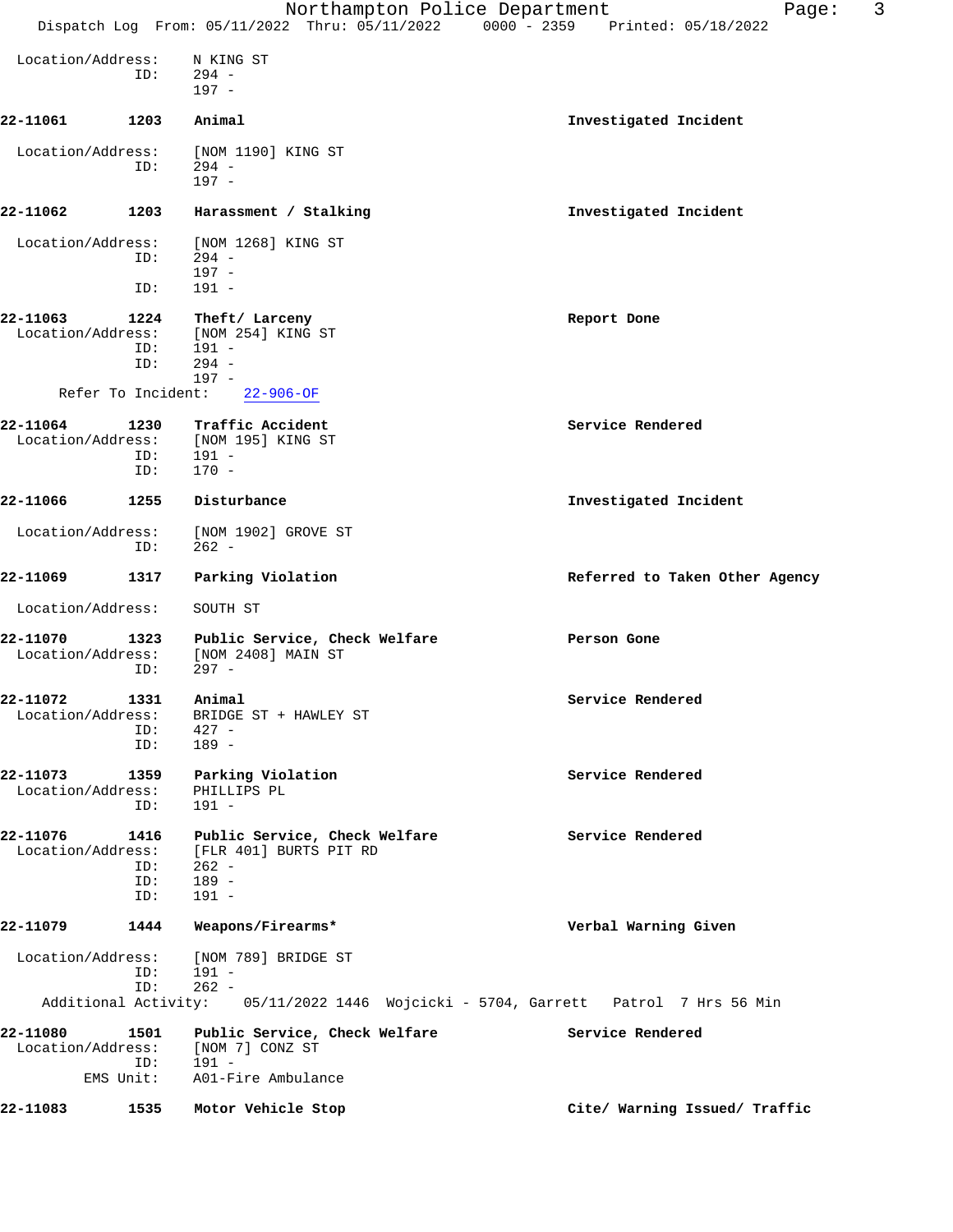|                               |                           | Northampton Police Department                                                  | 4<br>Page:                    |
|-------------------------------|---------------------------|--------------------------------------------------------------------------------|-------------------------------|
|                               |                           | Dispatch Log From: 05/11/2022 Thru: 05/11/2022 0000 - 2359 Printed: 05/18/2022 |                               |
| Location/Address:             | ID:                       | [FLR 272] LOCUST ST<br>$245 -$                                                 |                               |
| 22-11084<br>Location/Address: | 1537                      | Harassment / Stalking<br>[NOM 883] MAIN ST                                     | Report Done                   |
|                               | ID:<br>Refer To Incident: | $277 -$<br>$22 - 907 - OF$                                                     |                               |
|                               |                           |                                                                                |                               |
| 22-11089<br>Location/Address: | 1543<br>ID:               | Animal<br>[FLR] STONE RIDGE DR<br>$427 -$                                      | Report Done                   |
|                               |                           | Refer To Incident: 22-908-OF                                                   |                               |
| 22-11087<br>Location/Address: | ID:<br>ID:                | 1608 Alarm/ Burglar/ Holdup Panic<br>[FLR] BAYBERRY LN<br>$245 -$<br>$199 -$   | False Alarm                   |
|                               |                           |                                                                                |                               |
| 22-11090                      | 1633                      | Weapons/Firearms*                                                              | Area Search Negative          |
| Location/Address:             |                           | MT TOM RD                                                                      |                               |
|                               | ID:<br>ID:                | $191 -$<br>$186 -$                                                             |                               |
|                               |                           |                                                                                |                               |
| 22-11092                      | 1701                      | Motor Vehicle Stop                                                             | Verbal Warning Given          |
| Location/Address:             | ID:                       | [FLR] WESTHAMPTON RD<br>$245 -$                                                |                               |
| 22-11093                      | 1708                      | Disturbance                                                                    | Investigated Incident         |
| Location/Address:             |                           | KINGSLEY AVE                                                                   |                               |
|                               | ID:                       | $191 -$                                                                        |                               |
|                               | ID:                       | $277 -$                                                                        |                               |
|                               | ID:                       | $186 -$                                                                        |                               |
| 22-11094                      | 1712                      | Traffic Enforcement/ Radar                                                     | Cite/ Warning Issued/ Traffic |
| Location/Address:             | ID:                       | [FLR] WESTHAMPTON RD + LOUDVILLE RD<br>$245 -$                                 |                               |
| 22-11097                      | 1729                      | Weapons/Firearms*                                                              | Report Done                   |
| Location/Address:             |                           | PLEASANT ST + HAMPTON AVE<br>$199 -$                                           |                               |
|                               | ID:<br>ID:                | $186 -$                                                                        |                               |
|                               | ID:                       | $277 -$                                                                        |                               |
|                               | ID:                       | $191 -$                                                                        |                               |
|                               | ID:                       | $199 -$                                                                        |                               |
|                               | Refer To Incident:        | $22 - 909 - OF$                                                                |                               |
| 22-11099                      | 1740                      | Motor Vehicle Stop                                                             | Cite/ Warning Issued/ Traffic |
| Location/Address:             | ID:                       | [FLR 366] WESTHAMPTON RD<br>$245 -$                                            |                               |
| 22-11100<br>Location/Address: | 1742                      | Assist/ Service Calls<br>[FLR] RYAN RD                                         | Report Done                   |
|                               | ID:<br>Refer To Incident: | $245 -$<br>$22 - 910 - OF$                                                     |                               |
|                               |                           |                                                                                |                               |
| 22-11101<br>Location/Address: | 1751<br>ID:               | Juvenile Problem<br>[FLR 1223] BURTS PIT RD<br>199 -                           | Taken to Hospital             |
|                               | ID:                       | $245 -$                                                                        |                               |
|                               | EMS Unit:<br>ID:          | A03-Fire Ambulance<br>$262 -$                                                  |                               |
| 22-11102                      | 1809                      | Traffic Accident                                                               | Investigated Incident         |
|                               | Vicinity of:<br>ID:       | [LED 21] N MAIN ST<br>191 -                                                    |                               |
|                               |                           |                                                                                |                               |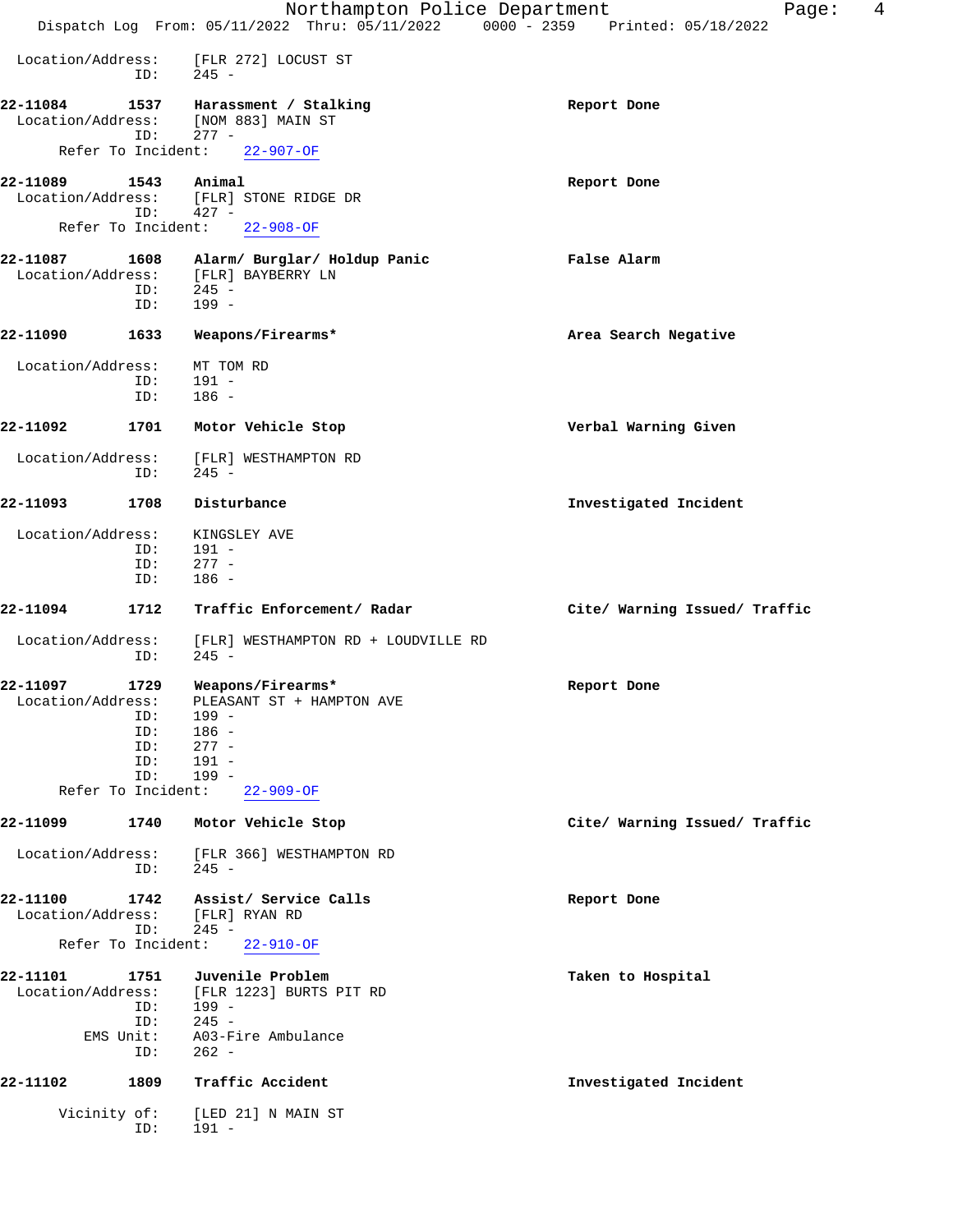|                                                                                         |                                                                                                                              | Northampton Police Department<br>5<br>Page:                                                      |
|-----------------------------------------------------------------------------------------|------------------------------------------------------------------------------------------------------------------------------|--------------------------------------------------------------------------------------------------|
|                                                                                         |                                                                                                                              | Dispatch Log From: 05/11/2022 Thru: 05/11/2022 0000 - 2359 Printed: 05/18/2022                   |
| Fire Unit:<br>ID:                                                                       | E3-Pumper-Engine 3<br>EMS Unit: A01-Fire Ambulance<br>$262 -$                                                                |                                                                                                  |
| 22-11105<br>1845<br>Location/Address:<br>ID:<br>ID:                                     | ASSIST OTHER AGENCY<br>[LED] KENNEDY RD<br>$277 -$<br>$199 -$                                                                | Service Rendered                                                                                 |
| 22-11108<br>1915<br>Location/Address:<br>ID:                                            | Park and Walk<br>MAIN ST<br>$245 -$                                                                                          | Service Rendered                                                                                 |
| 22-11110<br>2026<br>Location/Address:<br>ID:<br>ID:                                     | Damage/ Vandalism<br>[NOM 52] OLD FERRY RD<br>191 -                                                                          | Report Done                                                                                      |
|                                                                                         | 186 -<br>Refer To Incident: 22-912-OF                                                                                        | Additional Activity: $\overline{05/11/2022}$ 2041 Liptak -2297, Dennis Line Sergeant 2 Hrs 1 Min |
| 22-11111                                                                                | 2046 Park and Walk                                                                                                           | Service Rendered                                                                                 |
| ID:                                                                                     | Location/Address: [NOM 933] MAIN ST<br>ID: 199 -<br>$277 -$                                                                  |                                                                                                  |
| 22-11112<br>2110                                                                        | Traffic Enforcement/ Radar                                                                                                   | Verbal Warning Given                                                                             |
| Location/Address:<br>ID:                                                                | [FLR] WESTHAMPTON RD + SOVEREIGN WAY<br>$245 -$                                                                              |                                                                                                  |
| 22-11113<br>2127                                                                        | Suspicious/Wanted                                                                                                            | Investigated Incident                                                                            |
| Location/Address:<br>ID:<br>ID:                                                         | [NOM 62] KING ST<br>$199 -$<br>$191 -$                                                                                       |                                                                                                  |
| 22-11115<br>2142                                                                        | Suspicious/Wanted                                                                                                            | Investigated Incident                                                                            |
| Location/Address:<br>ID:<br>ID:<br>ID:                                                  | [NOM 2200] STODDARD ST<br>191 -<br>$199 -$<br>$186 -$                                                                        |                                                                                                  |
| 22-11116<br>2200<br>Location/Address:<br>ID:<br>ID:<br>ID:<br>ID:<br>ID:<br>ID:<br>ID:  | Trespassing/ Unwanted Guest<br>[NOM 67] LOCUST ST<br>$191 -$<br>$199 -$<br>$245 -$<br>191 -<br>$186 -$<br>$245 -$<br>$277 -$ | Service Rendered                                                                                 |
| 22-11117<br>2221<br>Location/Address:<br>ID:                                            | Park and Walk<br>[NOM 933] MAIN ST<br>$186 -$                                                                                | Service Rendered                                                                                 |
| 22-11118<br>2221<br>Location/Address:<br>ID:<br>ID:<br>ID:<br>ID:                       | Trespassing/ Unwanted Guest<br>[NOM 67] LOCUST ST<br>$245 -$<br>$199 -$<br>$186 -$<br>$191 -$                                | Service Rendered                                                                                 |
| 22-11119<br>2243<br>Location/Address:<br>ID:<br>ID:<br>ID:<br>ID:<br>Refer To Incident: | Traffic Accident<br>[NOM 98] PLEASANT ST<br>$288 -$<br>$260 -$<br>$245 -$<br>$259 -$<br>$22 - 913 - OF$                      | Report Done                                                                                      |